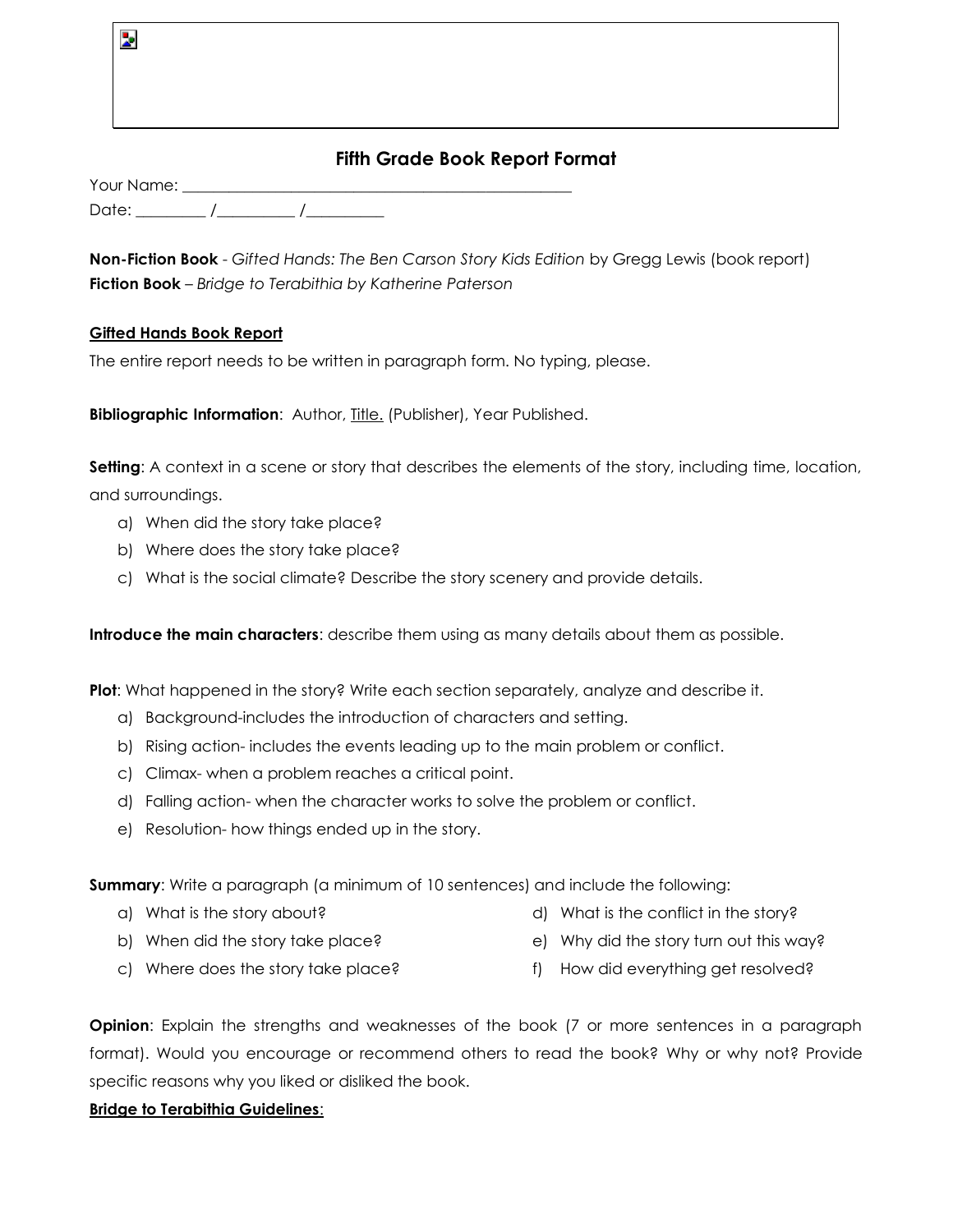

- a) Print the question sheets below and attach them to the front of your answers.
- b) All responses should be numbered in accordance with the question and written in complete sentences. A minimum of three sentences.
- c) All answers must completely answer each question.

## **Prereading Journal Writing**

### **Directions**:

Complete each of the following ideas. Then choose one of the ideas and write for 10 minutes, nonstop, in your journal. Share your journal entry with others in a small group.

- 1. When I get together with my friend, we...
- 2. My friend helps me be a better person by…
- 3. When I am lonely…
- 4. One bully I know…
- 5. In our school, kids who dress or act differently from most kids…
- 6. When a new kid shows up in our school…
- 7. The most imaginative person I know…
- 8. Having a little brother or sister…
- 9. Being from a wealthy family…
- 10. A good parent is someone who…
- 11. My favorite teacher when I was younger…
- 12. I like to imagine…
- 13. Secrets…

#### **Directions**:

Write a brief answer to each question as you read the book at home.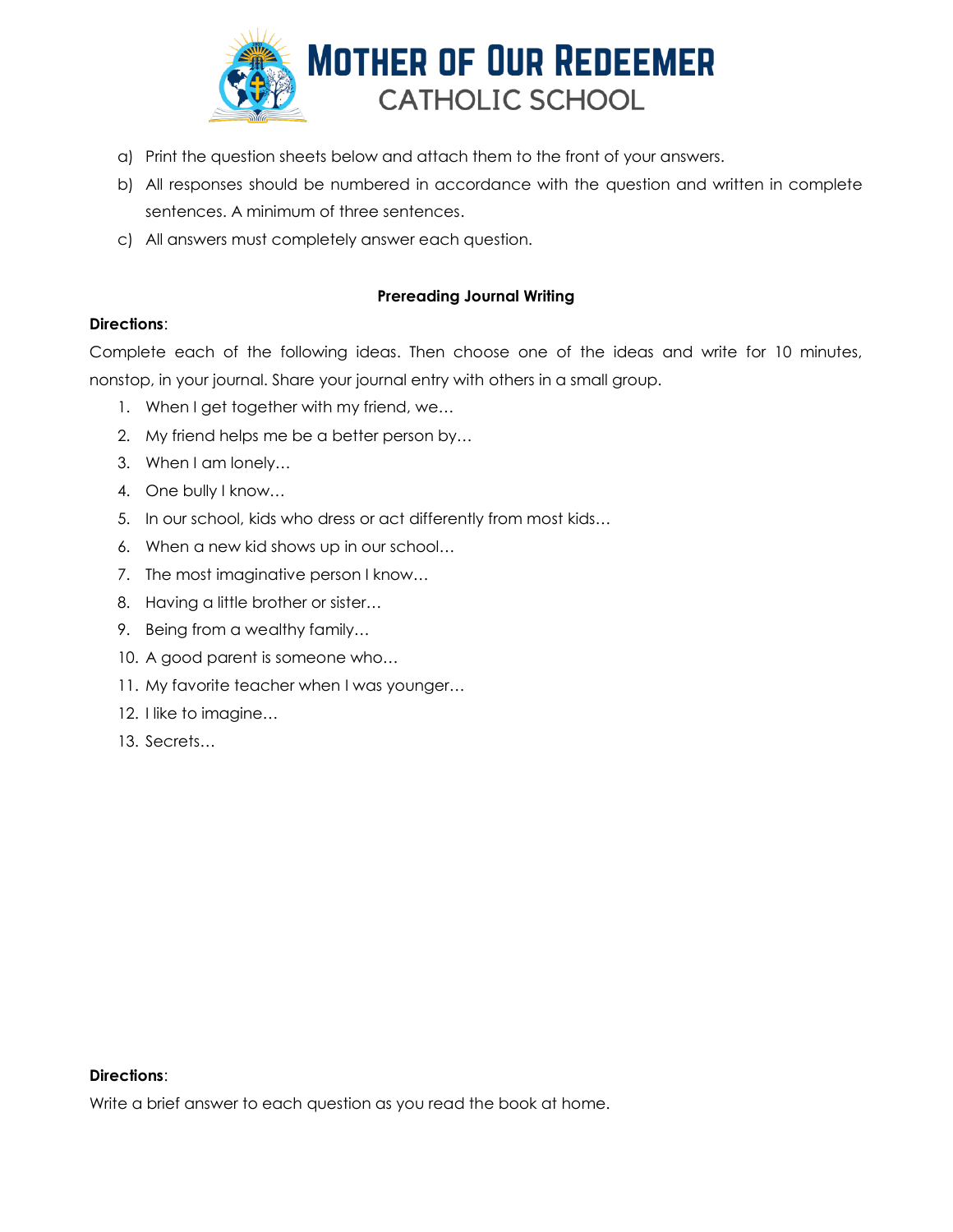

## **Chapter 1**

- 1. Why does Jesse run every day?
- 2. What is Jesse's family like?
- 3. What is Jesse's school like?
- 4. What sore of chores does Jesse have?
- 5. How can you tell that Jesse thinks his parents favor his sisters? What would you do if you felt that way?
- 6. What news does May Belle bring to Jesse? How do you suppose this news later turns out to be "probably the biggest thing in his life"?

### **Chapter 2**

- 1. What does Jesse keep under his mattress? Why?
- 2. Who is Miss Edmunds and how does Jesse feel about her?
- 3. How does Jesse's father treat him?
- 4. Who is Leslie Burke and what is she like?
- 5. How does Jesse meet Leslie? Do you think he is rude to her?

#### **Chapter 3**

- 1. Why does Jesse feel sorry for Leslie on the first day of school?
- 2. How do Jesse and Gary get into trouble with the teacher the first day?
- 3. Why do the boys gather in the yard at recess?
- 4. Why does Jesse ask Leslie if she wants to run? Do you think she would have asked to run if he hadn't suggested it?
- 5. Who wins against Jesse and against Fulcher?
- 6. How does Jesse feel about the way Leslie runs? Is that how the other boys feel?

### **Chapter 4**

- 1. The boys feel that running isn't fun anymore. Whose fault is that?
- 2. When does Jesse decide to be friendly to Leslie? What causes the change in him?
- 3. Where has Leslie's family moved from? Why?
- 4. What is Leslie's hobby? How do you know?
- 5. How does everyone find out Leslie's family doesn't have a TV? Why not? How do the kids feel about that?
- 6. Why does Jesse insult Janice about her weight? Should he?
- 7. What and where is Terabithia?
- 8. What are Leslie's parents like? Would you like them as parents?
- 9. How does Leslie change Jesse's feelings about the pine forest?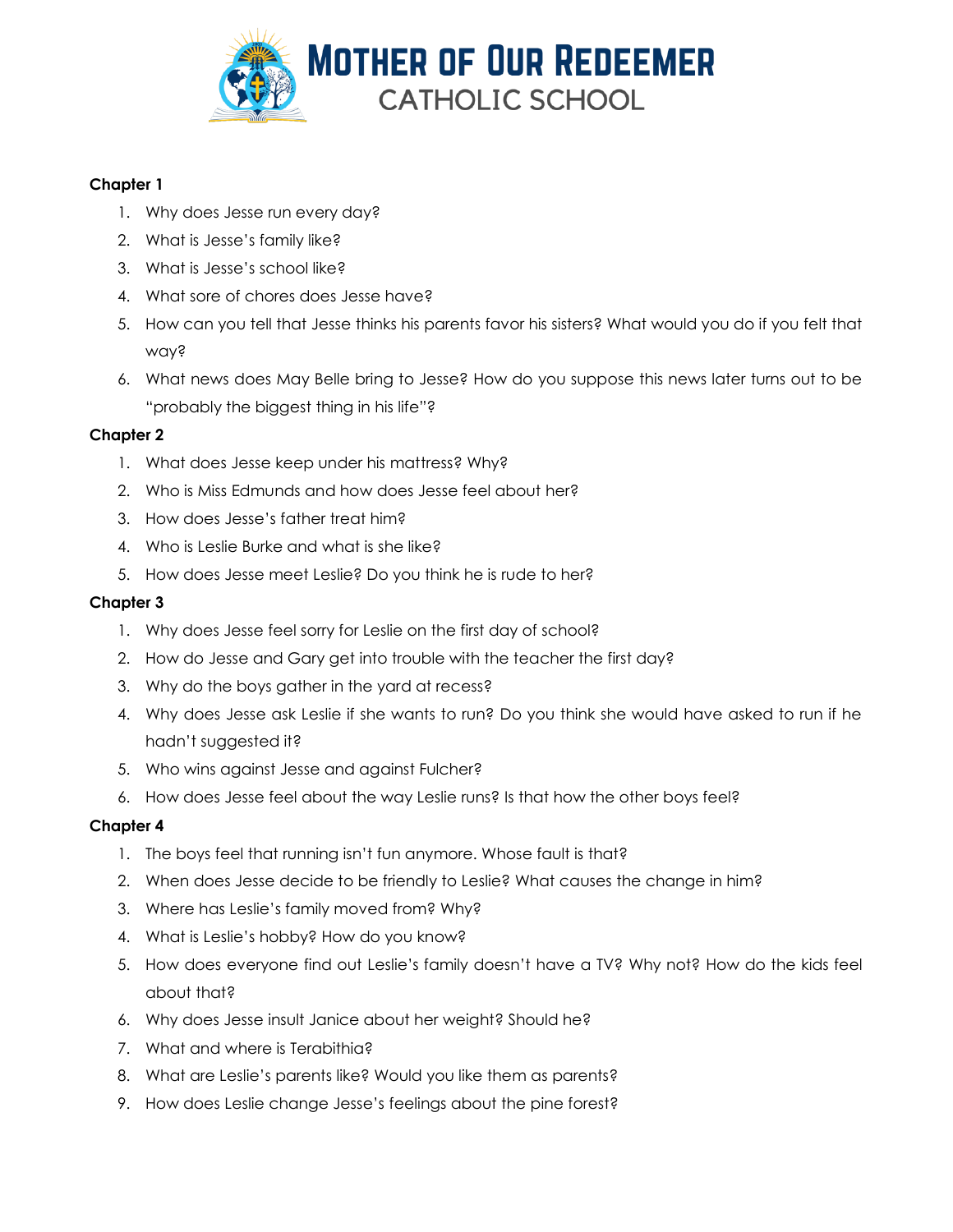

### **Chapter 5**

- 1. Why do Jesse and Leslie decide to "get" Janice?
- 2. How do they "get" her? Would you have done that to her?

### **Chapter 6**

- 1. What does Jesse get Leslie for Christmas?
- 2. What does Leslie give Jesse for Christmas?
- 3. Why does Jesse give only a hair clip to Joyce Anne?
- 4. What is Jesse's "big" present? Why doesn't it make him happy?

## **Chapter 7**

- 1. Why does Jesse see less of Leslie after Christmas? How does he feel about that?
- 2. Why doesn't Jesse like Leslie's father, at first?
- 3. Leslie is busy helping her father, but Jesse wishes they could spend more time together. How does Leslie help him solve the problem?
- 4. Why do Jesse and Leslie pretend to pick up swords when they go to Terabithia after finishing the "golden room"?
- 5. How does Leslie help Janice? Why?
- 6. Is Leslie still lonely? Is Jesse?
- 7. Why does Jesse get so mad at May Belle and threaten to reveal her secret (that she wets the bed)?

### **Chapter 8**

- 1. Where does Leslie ask Jesse to take her on Easter? Why?
- 2. How is Leslie different from Jesse's sisters on Easter?
- 3. Why does May Belle worry about Leslie's dying?

### **Chapter 9**

- 1. What is the weather like before and after Easter?
- 2. Why does Jesse think of the Ten Commandments the day he and Leslie go barefoot to Terabithia?
- 3. How does Jesse feel as he swings across the rushing stream?
- 4. What is the "evil spell" mentioned in the title?
- 5. In the middle of the night, what does Jesse decide to tell Leslie? Why does that bother him?

## **Chapter 10**

- 1. How does Jesse spend the "perfect day"?
- 2. Why does Miss Edmunds say, "My life has been worthwhile after all"? (Page 99)
- 3. What does Jesse see at the museum that both attracts him and frightens him?